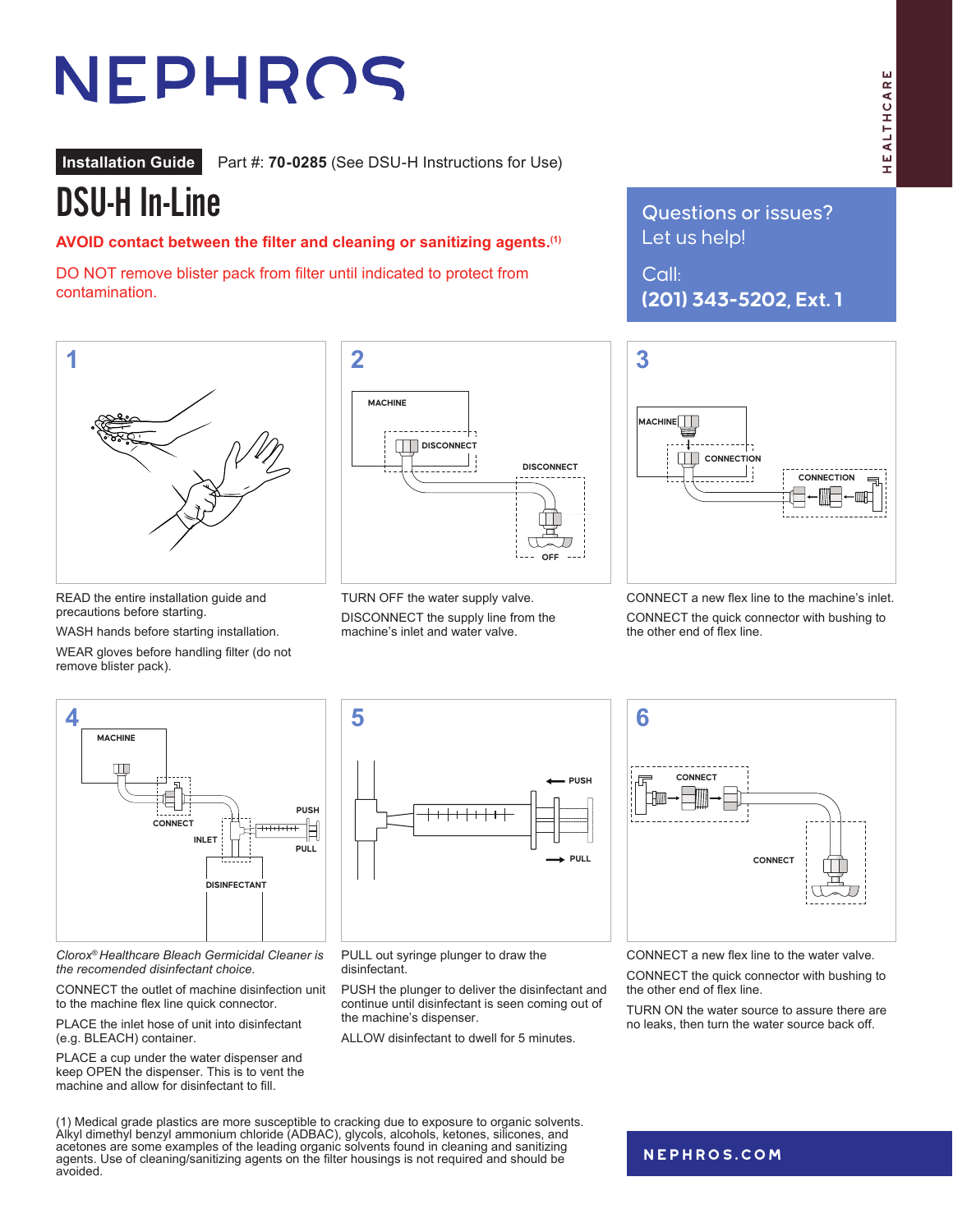# NEPHROS

**Installation Guide** Part #: **70-0285** (See DSU-H Instructions for Use)

## DSU-H In-Line (continued)

**AVOID contact between the filter and cleaning or sanitizing agents.**

DO NOT remove blister pack from filter until indicated to protect from contamination.



ATTACH the DSU Template (provided in installation kit) vertically against the wall in a desired position to ensure that both flex lines are not stretched.

**FLOW FLOW**

**CONNECT**

BUCKET **BUCKET**

**10**



MARK the hole locations of the C-Clips on the wall.

DO NOT REMOVE the blister pack from the filter. Tear open the pack ends to expose connectors as shown in Diagram 1.

CONNECT the filter inlet to the quick connector of the water valve so the filter flow direction symbol is pointing away from the water valve.

POINT the filter slightly up so that the water will flow out in an arc motion.

PLACE a bucket under the outlet side of filter to catch the water.

TURN ON the water valve.

ALLOW the filter to prime until an even amount of water flows out of the filter (approximately 3-5 minutes)

TURN OFF the water valve.



### Questions or issues? Let us help!

Call: **(201) 343-5202, Ext. 1**



MOUNT the C-Clips with 2 screws (1 each).